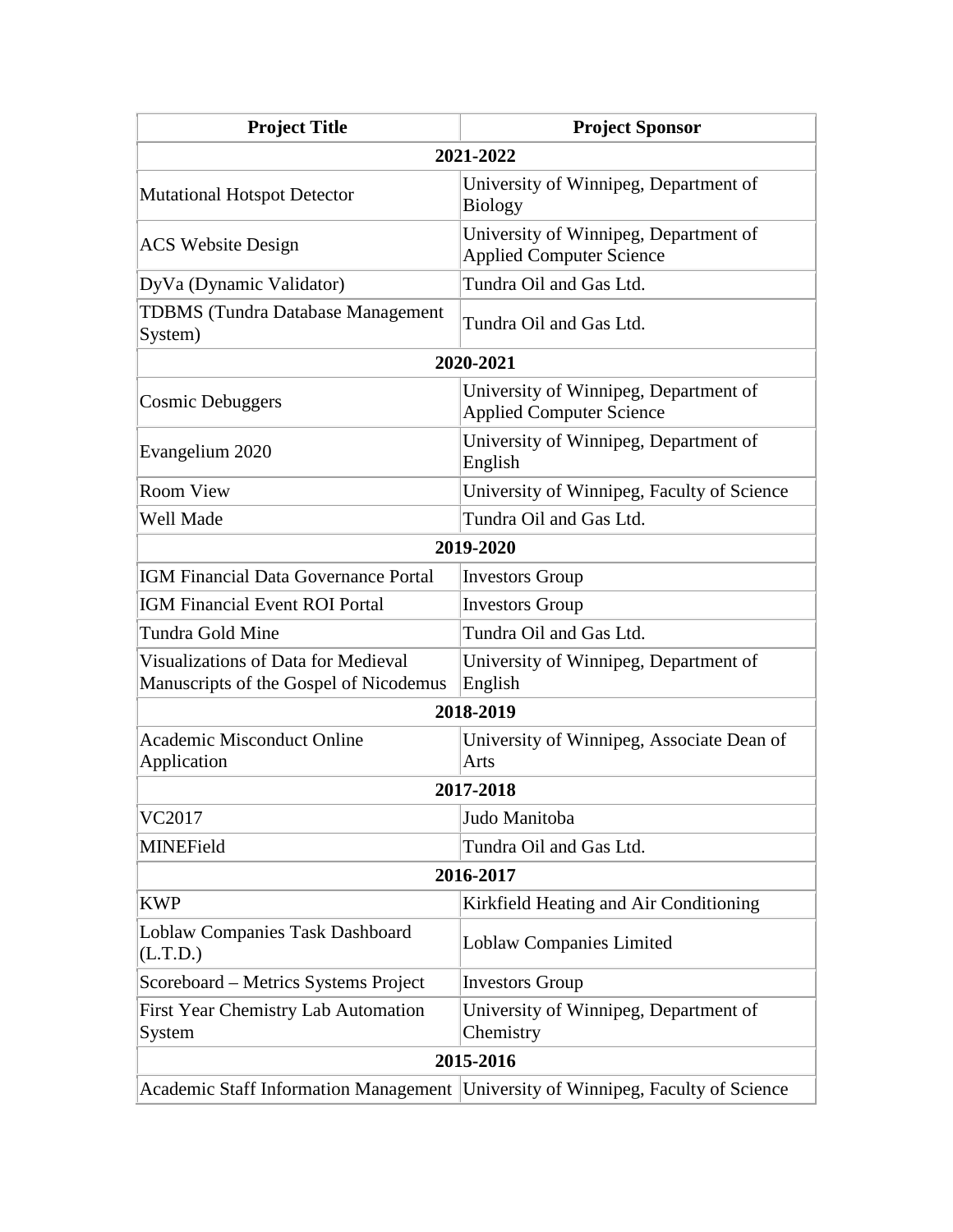| RemindEM                                     | Langui Systems Inc.                                                   |  |
|----------------------------------------------|-----------------------------------------------------------------------|--|
| 2014-2015                                    |                                                                       |  |
| Lawton Aggregate Dashboard-LAD               | <b>Lawton Partners</b>                                                |  |
| <b>ACS</b> Department Website                | University of Winnipeg, Applied Computer<br><b>Science Department</b> |  |
| 2013-2014                                    |                                                                       |  |
| Fire Plan Strategies Web Portal              | <b>Fire Plan Strategies</b>                                           |  |
| Concloud                                     | <b>Concord Projects Ltd</b>                                           |  |
| 2012-2013                                    |                                                                       |  |
| <b>Online Application System</b>             | University of Winnipeg, Graduate Studies                              |  |
| <b>UAV Ground Control System</b>             | Canadian Forces School of Aerospace Studies                           |  |
| 2011-2012                                    |                                                                       |  |
| <b>Book Bailout System</b>                   | <b>Virtual Business Innovation Centre</b>                             |  |
| Cytology e-Library Learning System           | <b>Cytology Laboratory Health Sciences Centre</b>                     |  |
| 2010-2011                                    |                                                                       |  |
| The CanDoBone Project                        | University of Winnipeg, Department of<br>Anthropology                 |  |
|                                              | 2009-2010                                                             |  |
| Software Express<br>- Ohana                  | WinnipegREALTORS7                                                     |  |
| CPU-Dealer Error Reporting and<br>Monitoring | MTS AllStream Inc.                                                    |  |
| 2008-2009                                    |                                                                       |  |
| Project W                                    | Public Health Agency of Canada                                        |  |
| <b>NMTS</b>                                  | WinnipegREALTORS7                                                     |  |
| 2007-2008                                    |                                                                       |  |
| <b>PASS</b>                                  | University of Winnipeg, Applied Computer<br>Science                   |  |
| <b>Solution Support Services</b>             | WinnipegREALTORS7                                                     |  |
| 2006-2007                                    |                                                                       |  |
| <b>WRATCTS</b>                               | WinnipegREALTORS7                                                     |  |
| <b>VASES</b>                                 | <b>Polo Home Treasures</b>                                            |  |
|                                              | 2005-2006                                                             |  |
| <b>Research Tracker</b>                      | The Investor's Group                                                  |  |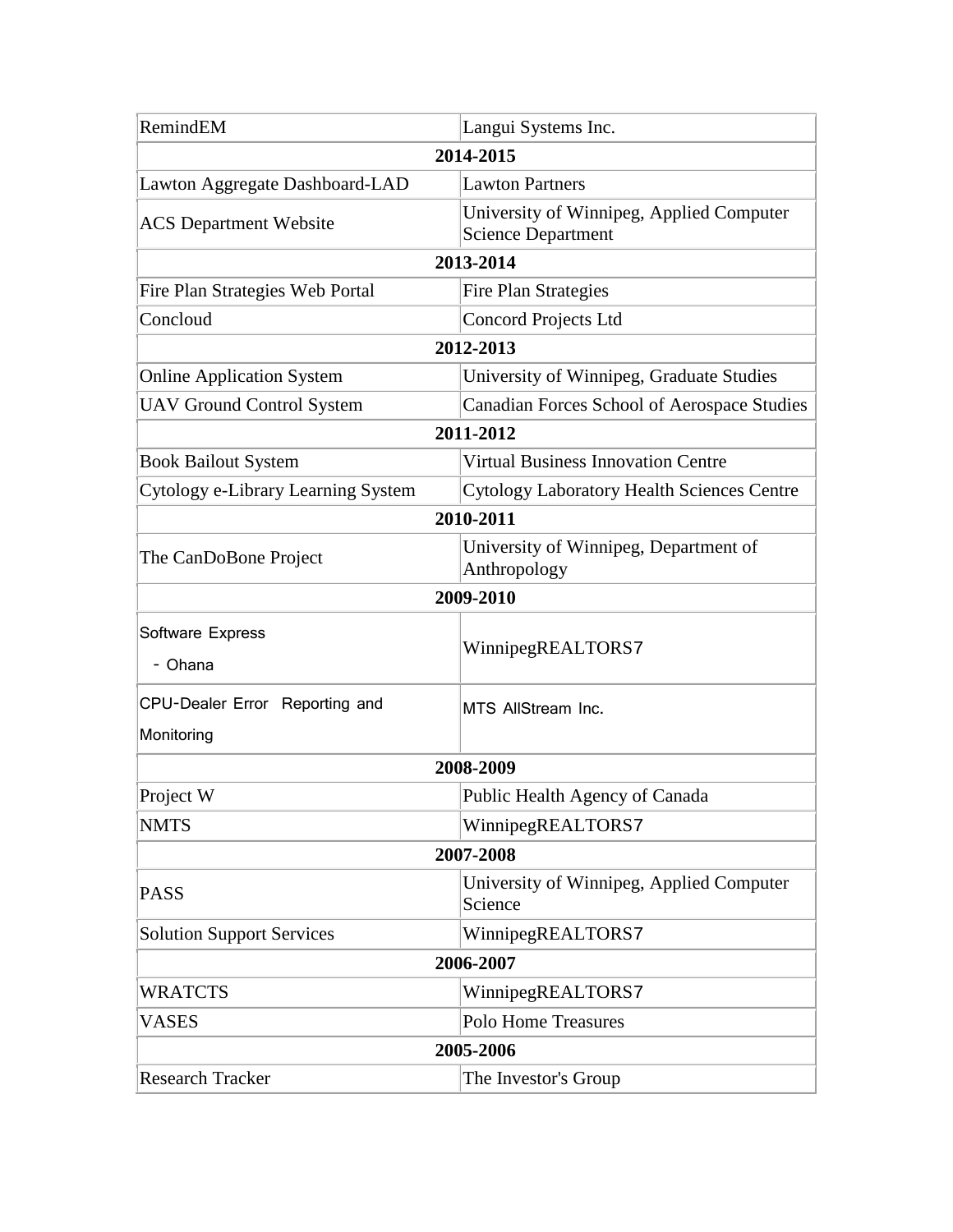| Sales and Financial System                                        | <b>Everspring Orchid Nursery</b>                                                   |  |
|-------------------------------------------------------------------|------------------------------------------------------------------------------------|--|
| <b>BFX</b>                                                        | Jory Capital Inc.                                                                  |  |
| <b>CPIX</b>                                                       | The Winnipeg Real Estate Board                                                     |  |
| 2004-2005                                                         |                                                                                    |  |
| <b>ASP</b>                                                        | University of Winnipeg, Department of<br><b>Institutional Analysis</b>             |  |
| <b>MYSTIC</b>                                                     | Prosperity Knitwear Ltd.                                                           |  |
| 2003-2004                                                         |                                                                                    |  |
| Vakili 2000                                                       | University of Winnipeg, Department of<br>Chemistry                                 |  |
| SnapTrac III                                                      | University of Winnipeg, Office of Special<br>Needs (OSN)                           |  |
| 2002-2003                                                         |                                                                                    |  |
| MARCC-1                                                           | Department of National Defense, 17 Wing                                            |  |
| <b>Urban Forestry Information System</b>                          | Province of Manitoba, Conservation Branch                                          |  |
| 2001-2002                                                         |                                                                                    |  |
| <b>DrilBox</b>                                                    | Nord-Sen Metal Industries Ltd.                                                     |  |
| SnapTrac II                                                       | University of Winnipeg, Office of Special<br>Needs (OSN)                           |  |
| 2000-2001 (3920/6)                                                |                                                                                    |  |
| <b>Stealth System</b>                                             | Department of National Defense, 17 Wing                                            |  |
| E-mail and Network Listing and<br><b>Information Support Tool</b> | Department of National Defense, 17 Wing                                            |  |
| <b>Committee Information Management</b><br>System                 | University of Winnipeg, Secretariat's Office                                       |  |
| SnapTrac                                                          | University of Winnipeg, Office of Special<br>Needs (OSN)                           |  |
| 1999-2000 (3920/6)                                                |                                                                                    |  |
| <b>Macleans' Reporting System</b>                                 | University of Winnipeg, Technology<br>Solutions                                    |  |
| HazTrac                                                           | University of Winnipeg, Safety Officer                                             |  |
| Warranty/Inventory Management System                              | Department of National Defense                                                     |  |
| <b>Ecological Site Quality Assessment</b><br>System               | University of Winnipeg, Department of<br>Ecology                                   |  |
| 1998-1999 (3920/6)                                                |                                                                                    |  |
|                                                                   | The Aerospace Systems Course Scheduler Canadian Forces School of Aerospace Studies |  |
| <b>Airforce Information Runway System</b>                         | Department of National Defense                                                     |  |